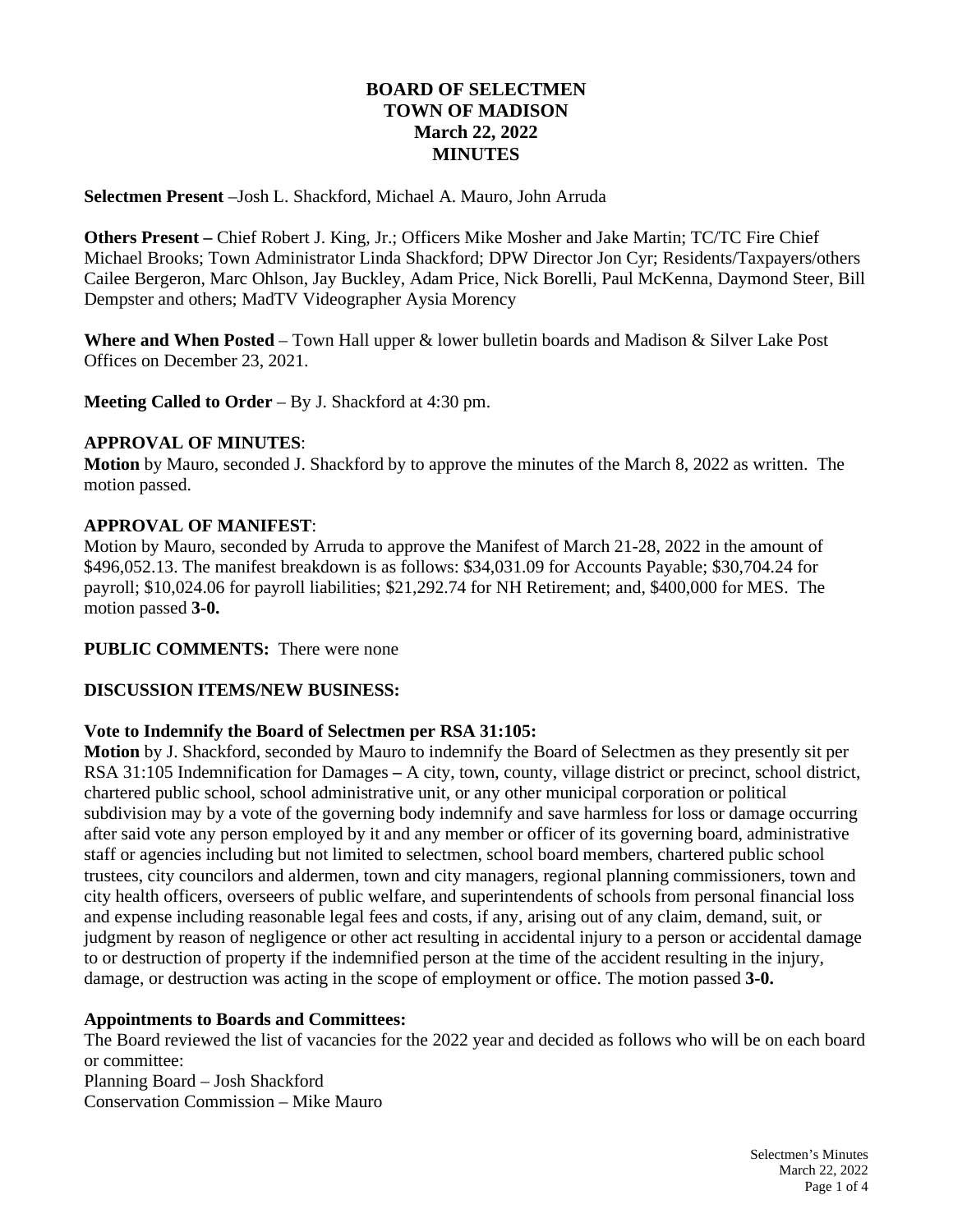Joint Loss Committee – John Arruda Municipal Records Committee – Mike Mauro Aging Committee – John Arruda Broadband Communications Committee – Bill Lord Advisory Budget Committee – John Arruda

J. Shackford noted that the police liaison and DPW liaison appointments were not deemed necessary as these department heads are in attendance at each Selectman's meeting.

## **Ledge Pond Road Determination:**

J. Shackford reiterated discussion with Curtis Coleman from a few months ago regarding the status of Ledge Pond Road as a Class VI road or a private road. The Board was of the agreement that based upon the information submitted from Coleman's attorney, Ledge Pond Road was a private road and agreed to memorialize that decision. The attorney for Coleman submitted to the Board's attorney a Release Deed that would deed the road to Coleman. It was the opinion of legal counsel not to sign the release deed and instead memorialize the decision with a letter and by changing the tax maps. It was decided that this item would be tabled until the next meeting pending clarification.

# **Request for an STR Planning Board Sub-Committee:**

J. Shackford read aloud a letter received asking for a sub-committee to be formed regarding STRs:

"Dear Madison Town Leaders and Board Members,

Over the past year, there has been an enormous amount of talk, action, and division over the Short Term Rental ("STR") topic in the Town of Madison. It is clear the time has come to bring all sides together to have discussions that are meaningful and productive with the goal of finding a solution that works for all. Everyone seems to agree that STR regulations are needed, and we welcome the discussion.

Please let this letter serve as a formal request for the Madison Planning Board to form a sub-committee composed of town officials, residents, planners, and taxpayers from all points of view. The goal is to work together and engage in healthy public conversations about forming sensible STR regulations that work for all. The output would be suggested and agreed-upon regulations, followed by easy-tounderstand ballot questions, town communications, and press releases to properly inform voters.

Much time has been taken away from town issues that need your board's further attention. A sub-committee would be able to separate out the STR discussion and allow each board to focus on new and important town business as it arises.

We are and have always been willing to work on a compromise, but this takes all of us coming together and listening to each other, instead of creating the "us" versus "them" division and engaging in social media wars. As a town, individuals, residents, board members, and second homeowners, let's work together to lead and become a model that other communities can follow."

Signed by Todd McCartney, David Lucas, Cailee Bergeron, Renee Herendeen and Glen Brassalmo.

Paul McKenna interjected with that in general there are already existing ordinances that do not allow STRs in Town. Nick Borelli added that the Conway court case and SB249 should be decided before any action is taken. Daymond Steer asked if the Board will have a legal opinion on how the passing of Article 6 will impact STRs. J. Shackford responded no.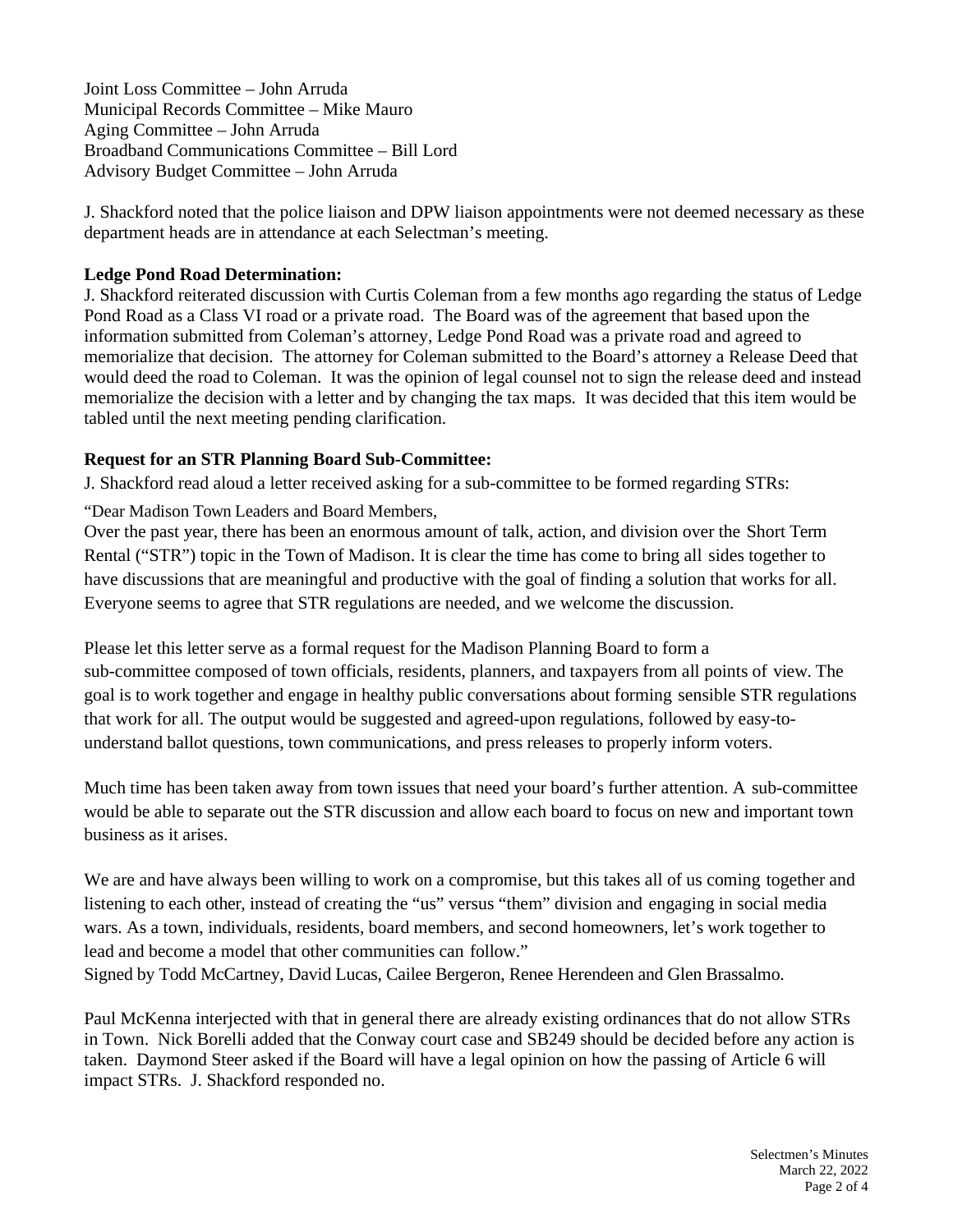The Board passed this request for a sub-committee on to the Planning Board.

## **Adam Price Discussion - Re-Creating Rec Program:**

Price approached the Board beginning with that he was the voter that initiated the \$20,000 request at Town Meeting for the reinstatement of the Parks and Rec Committee. Price was here to night to ask the Board to get that going.

Arruda reminded all that at one point the P&R Committee was managed by the Town then it was taken over by the school and has since become defunct. Arruda listed some items to take into consideration during the committee formation:

- A committee of 3-5 people;
- Create a plan that includes goals of the committee in writing;
- Consider fees, parental releases and background checks;
- Will this be year-round or seasonal.

Price stated that he will be willing to be on the committee and has received an offer of help from Karl Nordlund. Arruda offered his assistance with the committee too.

Mauro asked if joining in with any other local towns has been considered. Price stated that Tamworth did not show much interest and he would like to reach out the Freedom. King was of the opinion that a study committee is worthy of creation with him volunteering to approach the Freedom Selectmen about their possible participation.

Cyr hoped that the funds for this committee could be separated from the DPW operating budget in the future, simply for clarity reasons.

# **OLD BUSINESS:** There was none

**Selectman Shackford's List –** J. Shackford asked if anyone has an in with someone that can assist in finding out the best course of action to rejuvenating the ballfields. King offered to get soil samples off to UNH Co-operative as a start. J. Shackford noted that there are funds available in an established ballfield account already.

**Selectman Mauro's List –** Since much of the snow has finally melted Mauro asked about the path between the school and ballfield. Cyr plans to do a draw out the area and get the permitting process finalized. Mauro noted that the enormity of the dangers of the students passing through the DPW parking lot outweighs any negative opinions of the project and it will move forward.

**Selectman Arruda's List –** Being a Transfer Station attendant, Arruda made a plea to everyone to recycle their glass. Arruda hears a lot of glass being thrown into the compactors, this adds weight that the Town pays to dispose of. Please separate your glass and place it in the glass recycling section of the station. **Administrator's List –** No items

## **Department Heads' List:**

*Chief Brooks –* The refurbishment of the rescue truck is coming along with the body mounted on the chassis with the fabrication for the winch finished. The delivery date is estimated for May 2022.

*Chief King –* A cruiser has been found that will be available for delivery in a couple of weeks that with the outfitting will come in just under budget. The old cruiser is still at McDonald Motors with an undetermined time frame for service. King is looking for an outlet to use that will dispose of old equipment for his department.

*Director Cyr –* Starting with the good news that Madison was not on WMURs list of Town with muddy roads moving on to the incident on Pound Road during the last ice storm involving the 2015 Kenworth. Thankfully no one was hurt but the truck was totaled by the insurance company. The truck needs to be replaced but it is hard to find them. Cyr will be doing some research.